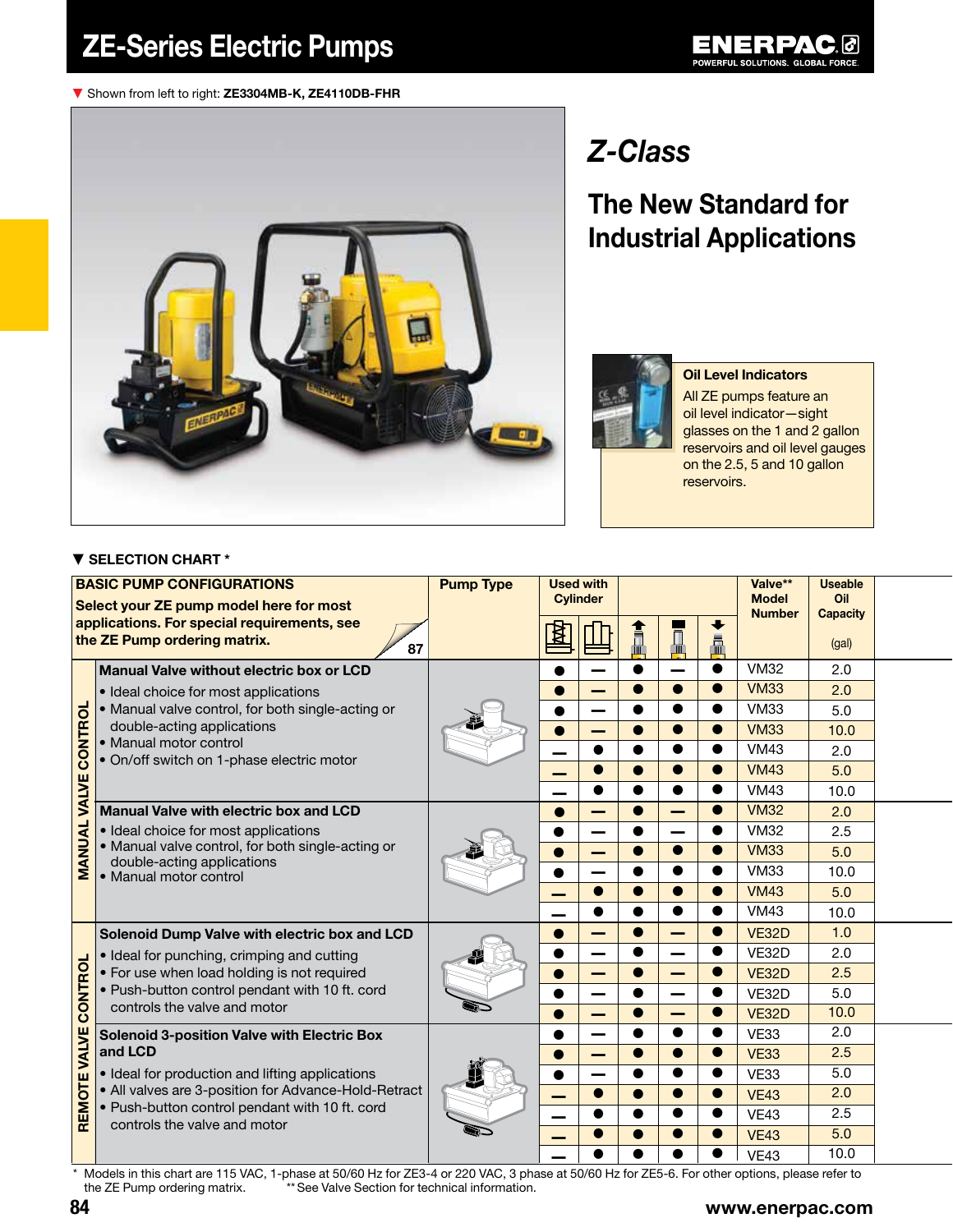# ZE-Series Electric Pumps

- • Features *Z-Class* high-efficiency pump design; higher oil flow and by-pass pressure, cooler running and requires 18% less current draw than comparable pumps
- • Totally enclosed, fan-cooled industrial electric motors supply extended life and stand up to harsh industrial environments
- Low-voltage pendant, on certain models, provides additional safety for the operator
- Multiple valve and reservoir configurations provide application specific models to match the most demanding industrial applications
- High-strength, molded electrical enclosure protects electronics, power supplies and LCD readout from harsh industrial environments
- LCD readout provides a number of diagnostic and readout capabilities never before offered on an industrial pump (included with electric valve models, optional on other models)
- IP54 Rating for superior dust and water protection

|                 |                                                  |                                                                                                                    |                                                                     |                                                                                                              |                                                           | $ZE6$ Series $(7.5$ hp)                                                                                       |                                                                       |  |
|-----------------|--------------------------------------------------|--------------------------------------------------------------------------------------------------------------------|---------------------------------------------------------------------|--------------------------------------------------------------------------------------------------------------|-----------------------------------------------------------|---------------------------------------------------------------------------------------------------------------|-----------------------------------------------------------------------|--|
|                 |                                                  |                                                                                                                    |                                                                     |                                                                                                              |                                                           | <b>Output Flow Rate at</b>                                                                                    |                                                                       |  |
|                 |                                                  |                                                                                                                    |                                                                     |                                                                                                              |                                                           |                                                                                                               |                                                                       |  |
|                 |                                                  |                                                                                                                    |                                                                     |                                                                                                              |                                                           |                                                                                                               | Wt.                                                                   |  |
|                 |                                                  |                                                                                                                    |                                                                     |                                                                                                              |                                                           |                                                                                                               | (lbs)                                                                 |  |
|                 |                                                  |                                                                                                                    |                                                                     |                                                                                                              |                                                           |                                                                                                               |                                                                       |  |
| <b>ZE3308MB</b> | 92                                               | <b>ZE4308MB</b>                                                                                                    | 101                                                                 |                                                                                                              |                                                           |                                                                                                               |                                                                       |  |
| <b>ZE3320MB</b> | 132                                              |                                                                                                                    | 141                                                                 | <b>ZE5320MG</b>                                                                                              | 152                                                       | <b>ZE6320MG</b>                                                                                               | 191                                                                   |  |
| <b>ZE3340MB</b> | 183                                              | <b>ZE4340MB</b>                                                                                                    | 192                                                                 | <b>ZE5340MG</b>                                                                                              | 203                                                       | <b>ZE6340MG</b>                                                                                               | 242                                                                   |  |
| <b>ZE3408MB</b> | 92                                               | <b>ZE4408MB</b>                                                                                                    | 101                                                                 |                                                                                                              |                                                           |                                                                                                               |                                                                       |  |
| <b>ZE3420MB</b> | 132                                              | <b>ZE4420MB</b>                                                                                                    | 141                                                                 | <b>ZE5420MG</b>                                                                                              | 152                                                       | <b>ZE6420MG</b>                                                                                               | 191                                                                   |  |
| <b>ZE3440MB</b> | 183                                              | <b>ZE4440MB</b>                                                                                                    | 192                                                                 | <b>ZE5440MG</b>                                                                                              | 203                                                       | <b>ZE6440MG</b>                                                                                               | 242                                                                   |  |
| <b>ZE3208LB</b> | 96                                               | <b>ZE4208LB</b>                                                                                                    | 105                                                                 | -                                                                                                            | $\overline{\phantom{0}}$                                  | $\blacksquare$                                                                                                | $\qquad \qquad -$                                                     |  |
| <b>ZE3210LB</b> | 109                                              | <b>ZE4210LB</b>                                                                                                    | 112                                                                 | <b>ZE5210LG</b>                                                                                              | 132                                                       | <b>ZE6210LG</b>                                                                                               | 171                                                                   |  |
| <b>ZE3320LB</b> | 138                                              | <b>ZE4320LB</b>                                                                                                    | 146                                                                 | <b>ZE5320LG</b>                                                                                              | 160                                                       | <b>ZE6320LG</b>                                                                                               | 199                                                                   |  |
| <b>ZE3340LB</b> | 188                                              | <b>ZE4340LB</b>                                                                                                    | 197                                                                 | <b>ZE5340LG</b>                                                                                              | 210                                                       | <b>ZE6340LG</b>                                                                                               | 249                                                                   |  |
| <b>ZE3420LB</b> | 138                                              | <b>ZE4420LB</b>                                                                                                    | 145                                                                 | <b>ZE5420LG</b>                                                                                              | 160                                                       | <b>ZE6420LG</b>                                                                                               | 199                                                                   |  |
| <b>ZE3440LB</b> | 189                                              | <b>ZE4440LB</b>                                                                                                    | 197                                                                 | <b>ZE5440LG</b>                                                                                              | 210                                                       | <b>ZE6440LG</b>                                                                                               | 250                                                                   |  |
| <b>ZE3104DB</b> | 94                                               | <b>ZE4104DB</b>                                                                                                    | 103                                                                 | -                                                                                                            | -                                                         | -                                                                                                             | $\qquad \qquad -$                                                     |  |
| <b>ZE3108DB</b> | 105                                              | <b>ZE4108DB</b>                                                                                                    | 109                                                                 |                                                                                                              |                                                           |                                                                                                               |                                                                       |  |
| <b>ZE3110DB</b> | 114                                              | <b>ZE4110DB</b>                                                                                                    | 122                                                                 | <b>ZE5110DG</b>                                                                                              | 136                                                       | <b>ZE6110DG</b>                                                                                               | 175                                                                   |  |
| <b>ZE3120DB</b> | 141                                              | <b>ZE4120DB</b>                                                                                                    | 149                                                                 | <b>ZE5120DG</b>                                                                                              | 163                                                       | <b>ZE6120DG</b>                                                                                               | 202                                                                   |  |
| <b>ZE3140DB</b> | 190                                              |                                                                                                                    |                                                                     | -                                                                                                            |                                                           | -                                                                                                             |                                                                       |  |
| <b>ZE3308SB</b> | 112                                              | <b>ZE4308SB</b>                                                                                                    | 121                                                                 |                                                                                                              |                                                           |                                                                                                               |                                                                       |  |
| <b>ZE3310SB</b> | 125                                              | <b>ZE4310SB</b>                                                                                                    | 134                                                                 | <b>ZE5310SG</b>                                                                                              | 147                                                       | <b>ZE6310SG</b>                                                                                               | 187                                                                   |  |
| <b>ZE3320SB</b> | 152                                              | <b>ZE4320SB</b>                                                                                                    | 161                                                                 | <b>ZE5320SG</b>                                                                                              | 174                                                       | <b>ZE6320SG</b>                                                                                               | 213                                                                   |  |
| <b>ZE3408SB</b> | 112                                              | <b>ZE4408SB</b>                                                                                                    | 121                                                                 |                                                                                                              |                                                           |                                                                                                               |                                                                       |  |
| <b>ZE3410SB</b> | 125                                              | <b>ZE4410SB</b>                                                                                                    | 134                                                                 | <b>ZE5410SG</b>                                                                                              | 147                                                       | <b>ZE6410SG</b>                                                                                               | 187                                                                   |  |
| <b>ZE3420SB</b> | 152                                              | <b>ZE4420SB</b>                                                                                                    | 161                                                                 | <b>ZE5420SG</b>                                                                                              | 174                                                       | <b>ZE6420SG</b>                                                                                               | 213                                                                   |  |
| <b>ZE3440SB</b> | 203                                              | <b>ZE4440SB</b>                                                                                                    | 212                                                                 | <b>ZE5440SG</b>                                                                                              | 225                                                       | <b>ZE6440SG</b>                                                                                               | 264                                                                   |  |
|                 | <b>Model</b><br><b>Number</b><br><b>ZE3208MB</b> | $ZE3$ Series $(1.0$ hp)<br><b>Output Flow Rate at</b><br>10,000 psi: 40 in <sup>3</sup> /min<br>Wt.<br>(Ibs)<br>91 | <b>Model</b><br><b>Number</b><br><b>ZE4208MB</b><br><b>ZE4320MB</b> | $ZE4$ Series $(1.5$ hp)<br>Output Flow Rate at<br>10,000 psi: 60 in <sup>3</sup> /min<br>Wt.<br>(lbs)<br>100 | <b>Model</b><br><b>Number</b><br>$\overline{\phantom{0}}$ | $ZE5$ Series $(3.0$ hp)<br><b>Output Flow Rate at</b><br>10,000 psi: 120 in <sup>3</sup> /min<br>Wt.<br>(lbs) | 10,000 psi: 200 in <sup>3</sup> /min<br><b>Model</b><br><b>Number</b> |  |

All models in this chart are 115 VAC, 1-phase at 50/60 Hz. For other options please refer to the ZE Pump ordering matrix.



Reservoir Capacity: 1.0-10.0 gal.

Flow at Rated Pressure:  $40 - 200$  in<sup>3</sup>/min

Motor Size: 1.0-7.5 hp

Maximum Operating Pressure: 10,000 psi



#### User Adjustable Relief Valve

All VM and VE-Series have a user adjustable relief valve to allow the operator to

easily set the optimum working pressure.



## Locking Valves

For applications requiring positive load holding, VM-Series valves (except VM32) are available with a

pilot-operated check valve. This provides hydraulic locking of the load until the valve is shifted into the retract position. To order this feature on your ZE-series pump see the valve type in the order matrix.





Single-Stage or Two-Stage

Choose single-stage pumps for applications that require constant flow regardless of

pressure, such as testing or clamping. Two-stage pumps have an increased output flow at low pressure to allow fast movement towards the load, for reduced cycle times and increased productivity. To specify a single-stage pump, place the letter "S" at the end of the model number.

For example: ZE5320LG-S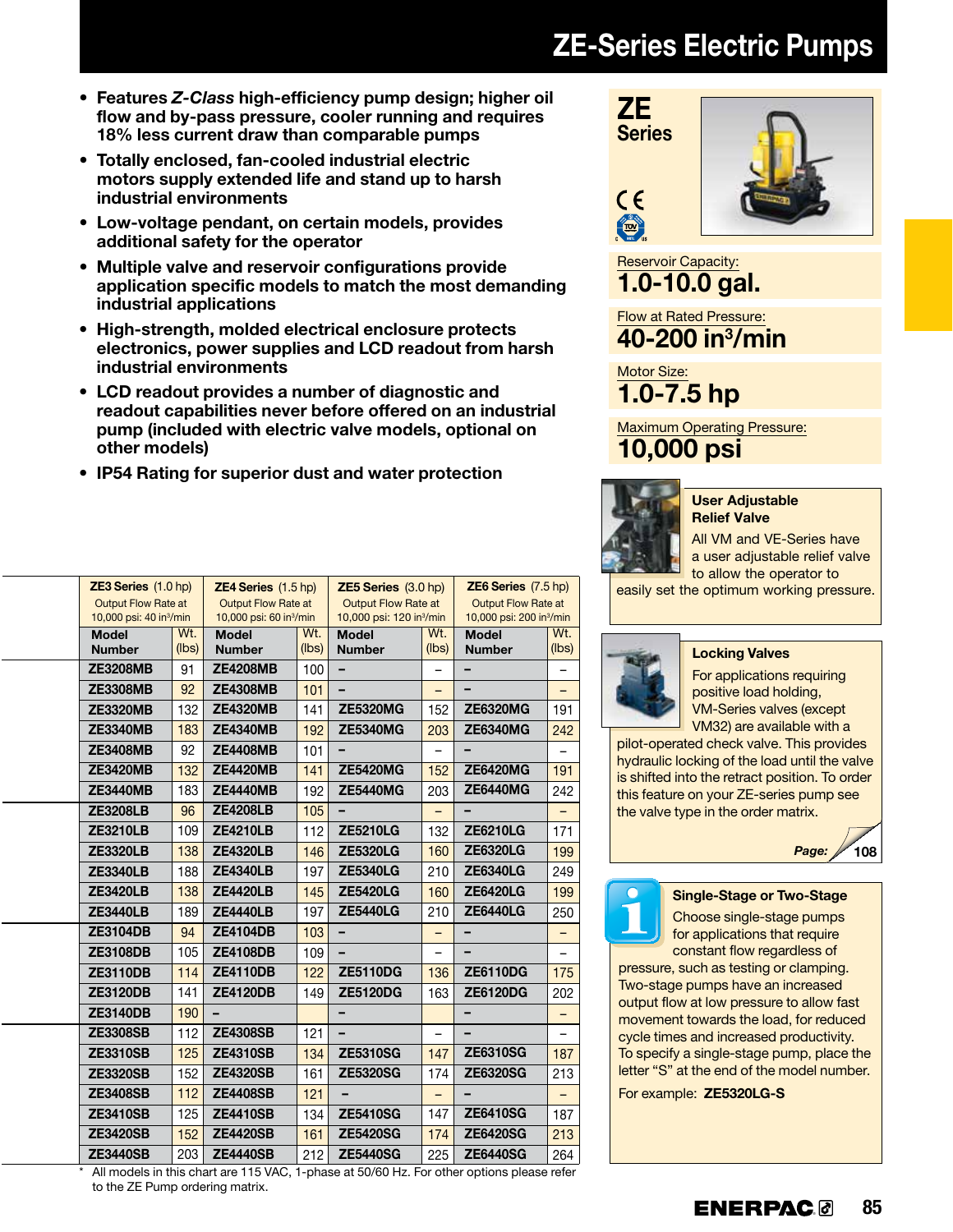## ZE-Series, Specifications and Dimensions

#### ENERPAC 0 POWERFUL SOLUTIONS, GLOBAL FORCE.



| Pump<br><b>Series</b> | <b>Operation</b> |            | <b>Output Flow Rate</b> | $(in^3/min)$ |               | Available<br><b>Reservoir Sizes</b><br>(useable oil) | <b>Motor Size</b> |            |                     |       | <b>Relief Valve</b><br><b>Adjustment</b><br>Range | Sound<br>Level |
|-----------------------|------------------|------------|-------------------------|--------------|---------------|------------------------------------------------------|-------------------|------------|---------------------|-------|---------------------------------------------------|----------------|
|                       |                  | 100<br>psi | 700<br>psi              | 5.000<br>psi | 10,000<br>psi | (gal)                                                | hp                | <b>RPM</b> | (psi)               | (dBA) |                                                   |                |
|                       | Single-stage     | 43         | 43                      | 42           | 40            | 1, 2, 2.5,                                           |                   |            | 1000-10.000         | 75    |                                                   |                |
| ZE <sub>3</sub>       | Two-stage        | 450        | 385                     | 42           | 40            | 5, 10                                                | 1.0               | 1750       |                     |       |                                                   |                |
|                       | Single-stage     | 64         | 64                      | 62           | 60            | 1, 2, 2.5,                                           | 1.5               |            | 1750<br>1000-10.000 | 75    |                                                   |                |
| ZE4                   | Two-stage        | 650        | 600                     | 62           | 60            | 5.10                                                 |                   |            |                     |       |                                                   |                |
|                       | Single-stage     | 128        | 126                     | 123          | 120           |                                                      | 3.0               | 1750       | 1000-10,000         |       |                                                   |                |
| ZE <sub>5</sub>       | Two-stage        | 850        | 825                     | 123          | 120           | 2.5, 5, 10                                           |                   |            |                     | 75    |                                                   |                |
|                       | Single-stage     | 220        | 215                     | 210          | 200           | 2.5, 5, 10                                           | 7.5               | 3450       | 1000-10.000         |       |                                                   |                |
| ZE <sub>6</sub>       | Two-stage        | 900        | 890                     | 210          | 200           |                                                      |                   |            | 80                  |       |                                                   |                |

Single-Stage or Two-Stage Pumps Choose single-

stage pumps for applications that require constant flow regardless of pressure, such as testing or clamping.

Two-stage pumps have an increased output flow at low pressure to allow fast movement towards the load, for reduced cycle times and increased productivity.

Output flow rate is listed at 60 Hz. Flow rate will be approximately 5/6 of these values at 50 Hz.

#### ZE-Series Pumps with 1 and 2 gallon reservoir



### ZE-Series Pumps with 2.5, 5, 10 gallon reservoir





- ① User adjustable relief valve on all manual and solenoid valves:
	- 3/8" NPTF on A and B ports
	- 1/4" NPTF on auxiliary ports
- ② Electric Box (Optional w/manual valve)
- ③ Heat Exchanger (Optional)
- ④ Roll Bar (Optional)
- ⑤ Return Line Filter (Optional)
- ⑥ Skid Bar (Optional)
- ⑦ Oil Drain
- ⑧ Oil Level/Temperature Switch (Optional)

| <b>Reservoir</b><br><b>Size</b><br>(useable oil) |                | <b>ZE-Series Pump Dimensions</b><br>(in) |      |      |      |      |      |  |  |  |  |
|--------------------------------------------------|----------------|------------------------------------------|------|------|------|------|------|--|--|--|--|
| (gal)                                            | $\overline{A}$ | B                                        | C    | D    | D1   | E    | Н    |  |  |  |  |
| 1.0                                              | 5.6            | 11.0                                     | 6.0  |      |      |      | 20.2 |  |  |  |  |
| 2.0                                              | 5.6            | 11.0                                     | 8.1  |      |      |      | 20.2 |  |  |  |  |
| 2.5                                              | 6.2            | 16.5                                     | 12.0 | 15.1 | 14.6 | 11.0 | 23.6 |  |  |  |  |
| 5.0                                              | 7.1            | 16.5                                     | 16.6 | 19.7 | 19.2 | 15.6 | 24.6 |  |  |  |  |
| 10.0                                             | 10.6           | 15.7                                     | 19.9 | 22.7 | 22.5 | 18.9 | 28.1 |  |  |  |  |

### **86** www.enerpac.com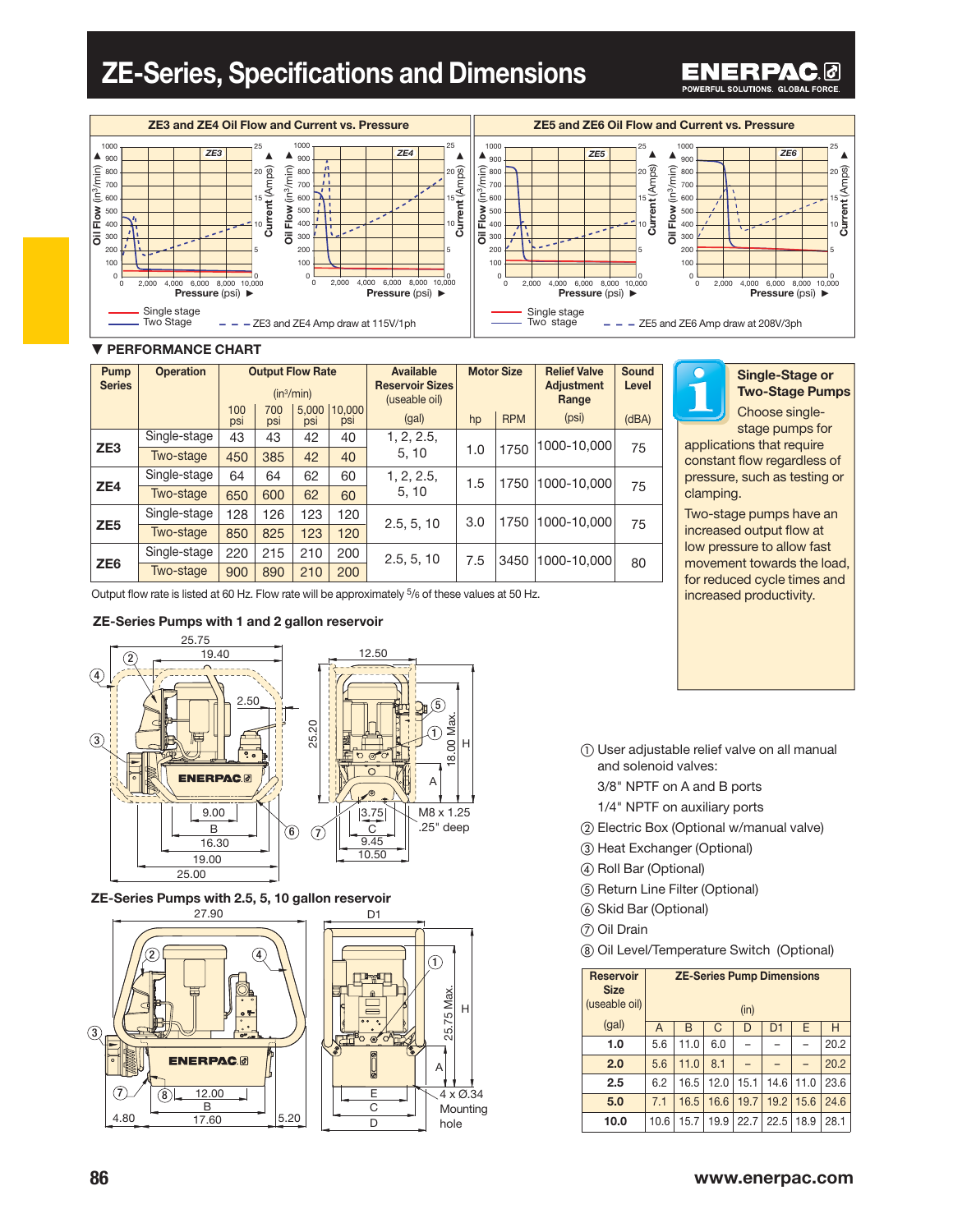## ZE Series Electric Pump Ordering Matrix

CE

 $\mathbf{L}$ 

#### CUSTOM BUILD YOUR ZE SERIES PUMP

If the ZE Series pump that would best fit your application cannot be found in the chart on page 85, you can easily build your custom ZE Series pump here.

#### ▼ This is how a ZE Series Pump model is built up:



#### 1 Product Type

 $Z =$  Pump Class

#### 2 Prime movers

 $E =$  Induction Electric Motor

#### 3 Flow Group

- **3** = 40 in<sup>3</sup>/min @ 10,000 psi
- 4 = 60 in<sup>3</sup>/min @ 10,000 psi
- 5 = 120 in<sup>3</sup>/min @ 10,000 psi<sup>1)</sup>
- 6 = 200 in<sup>3</sup>/min @ 10,000 psi<sup>1)</sup>

#### 4 Valve Types

- $0 = No$  valve w/coverplate<br> $1 = Dumn (VF32D)$
- 1 = Dump (VE32D)<br>2 =  $3 \text{ wav}/2 \text{ positive}$
- $= 3$  way/2 position manual  $(WM32)$ <br>3 = 3 way
- $= 3$  way/3 position manual or electric (VM33 or VE33)
- $4 = 4$  way/3 position manual or electric (VM43 or VE43)
- $6* = 3$  way/3 position locking manual w/po check (VM33L\*)
- $7 = 3$  way/2 position manual (VM22)
- $8 = 4$  way/3 position locking manual w/po check (VM43L)

#### 5 Useable Oil Capacity

- $04 = 1.0$  gallon<sup>2)</sup>
- $08 = 2.0$  gallon<sup>2)</sup>
- $10 = 2.5$  gallon
- $20 = 5.0$  gallon
- $40 = 10.0$  gallon

#### 6 Valve Operation

- $D =$  Dump valve
- (w/ pendant and LCD)  $L =$  Manual valve
- (w/o pendant, w/ LCD)<br> $M =$ Manual valve <sup>6)</sup>  $=$  Manual valve  $6$ )
- $(W/\text{o}$  pendant or LCD)<br>  $N = No value^{6}$  $=$  No valve  $6$
- $\textbf{S} = \text{Solenoid value}$  $=$  Solenoid valve
- (w/ pendant and LCD)
- $W = No value$ (w/o pendant and LCD)
- $E = 208-240V$  1 ph 50-60 Hz European Plug<br> $I = 208-240V1$  ph
- $= 208 240V$  1 ph 50-60 Hz USA Plug

 $= 115V 1$  ph 50-60Hz  $3)$ 

Three Phase <sup>6)</sup>

7 Voltages Single Phase<br> $\mathbf{B} = 11!$ 

- $M = 190-200V$  3ph 50-60Hz<br> $G = 208-240V$  3ph 50-60Hz
- $G = 208-240V$  3ph 50-60Hz<br> $W = 380-415V$  3ph 50-60Hz
- $W = 380 415V$  3ph 50-60Hz<br> $K = 440V$  3ph 50-60Hz
- $K = 440V$  3ph 50-60Hz<br> $J = 460-480V$  3ph 50-6
- $= 460 480V$  3ph 50-60Hz
- $R = 575V$  3ph 60Hz

#### 8 Options and Accessories (see page 88 for possibilities)

- $F =$  Filter
- **G** = 0-15,000 psi gauge  $(2^{1/2})^{7}$
- **H** = Heat exchanger <sup>4)</sup><br>**K** = Skidbar (1 and 2 g
- $=$  Skidbar (1 and 2 gal.
- reservoirs only)<br>L = Level/temp switch
- $\mathsf{L}$  = Level/temp switch <sup>4) 5)</sup><br> $\mathsf{N}$  = No reservoir handles  $=$  No reservoir handles (includes lifting eyes)
	-
- $P =$  Pressure switch 4)<br> $P =$  Roll cage
- $R =$  Roll cage<br> $S =$  Single sta  $=$  Single stage
- 
- **T** = Pressure transducer  $4^{(7)}$ <br>**U** = Foot switch  $4^{(1)}$  $=$  Foot switch  $4$ )
- 1) ZE5 and ZE6 series pumps only available with 3-phase motors.
- 2) 1 and 2 gallon reservoirs only available on ZE3 and ZE4 series pumps.
- 3) 115 volt pumps are supplied with 15 amp plug for intermittent use. 20 amp circuit recommended for frequent full pressure use.
- 4) These options require LCD electrical package. Pressure switch option only available on manual valves without locking valve. The LCD electrical package can accept either a pressure switch or pressure transducer, but not both.
- 5) Not available with 1 and 2 gallon reservoirs.
- 6) Standard Electric models with 3-phase motors are shipped without cord, motor starter or overload protection.
- 7) Pressure gauge not available on pump models with pressure transducer. Pressure transducer provides digital pressure readout on LCD display.

\* Not available on ZE5 or ZE6 Series Pumps





Reservoir Capacity: 1.0-10.0 gal.

Flow at Rated Pressure: 40-200 in3/min.

Motor Size:

1.0-7.5 hp

Maximum Operating Pressure:

10,000 psi



### Ordering Example 1 Model Number: ZE4420MB

ZE4420MB is a 60 in $^3$ /min, 10,000 psi pump with a 4 way,

3-position manual valve, a 5 gallon reservoir, operates on a 115 VAC 1 ph 50/60 Hz motor and includes standard electrical package.

## Ordering Example 2

#### Model Number: ZE6440SG-HNU

ZE6440SG-HNU is a 200 in3/min, 10,000 psi pump with a 4 way, 3-position electric valve, a 10 gallon reservoir, operates on a 230 VAC 3 ph 50/60 Hz motor. It includes LCD electrical package and foot switch on 10 ft cord, no reservoir handles and the optional heat exchanger.

**Pendants** 

When ordering Enerpac VE-Series solenoid valve for use on "W" type valve operation (no

Valve, with Electric Box [LCD], without pendant) the pendant must be ordered separately. Pendant connection to be plugged into electric box.

Page:

89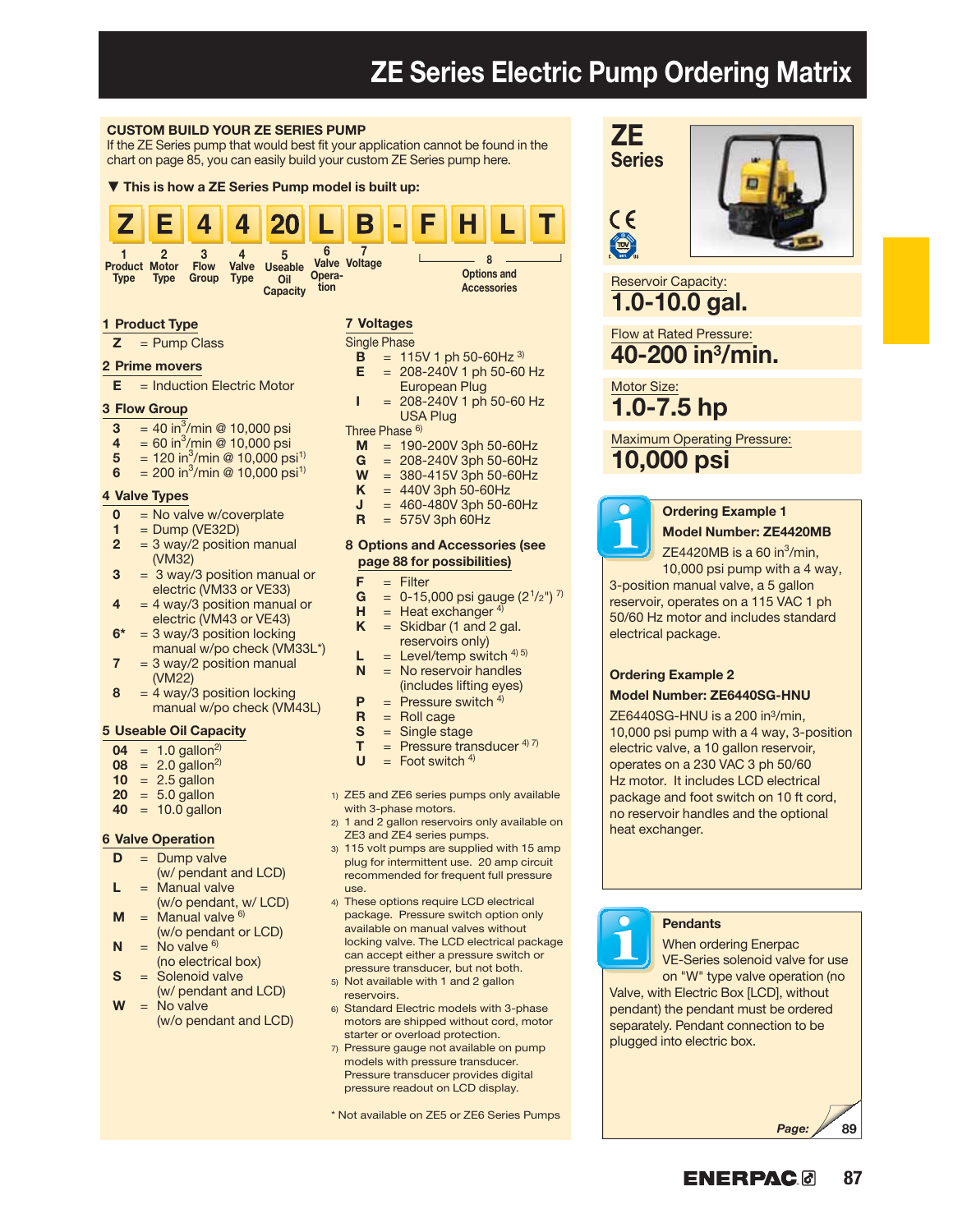## ZE-Series, Options & Accessories

### ENERPAC0 POWERFUL SOLUTIONS. GLOBAL FORCE.



## Electric Box<sup>1)</sup>

- Back-lit LCD
- Pump usage information, hour and cycle counts
- Low-voltage warning and recording
- $\bullet\,$  Self-test and diagnostic capabilities
- Pressure read-out <sup>2)</sup>
- Auto-mode pressure setting <sup>2)</sup>
- Information can be displayed in six languages<sup>3)</sup>
- $<sup>1</sup>$  Included on pumps with solenoid valves.</sup> Can be factory installed on pumps with manual valve
- 2) When used with optional pressure transducer
- 3) English, French, German, Italian, Spanish and Portuguese



## Level/Temperature Switch<sup>4)</sup>

- Shuts down pump before oil level reaches an unsafe level, avoiding damage due to cavitation
- Shuts down pump when unsafe oil temperature is reached
- $\bullet$  Ideal if pump is used in remote area without visual access to oil level
- 4) 24 V, requires Electric Box. Available for 2.5, 5 and 10 gallon reservoirs

| Accessory<br><b>Kit Model</b><br><b>Number</b> | <b>Fixed</b><br><b>Temperature</b><br><b>Signal</b><br>$(^{\circ}F)$ | <b>Operating</b><br>Tempera-<br>ture<br>$(^{\circ}F)$ | Max.<br><b>Pressure</b><br>(psi) | Access<br><b>Kit Mo</b><br><b>Numbe</b> |
|------------------------------------------------|----------------------------------------------------------------------|-------------------------------------------------------|----------------------------------|-----------------------------------------|
| <b>ZLS-U4 *</b>                                | 75                                                                   | $40 - 230$                                            | 150                              | ZPF *                                   |

\* Add suffix L for factory installation, see ordering matrix.



## Return Line Filter

- 25 micron nominal filter removes contaminants from return oil flow before allowing it back into tank
- Internal by-pass valve prevents damage if filter is dirty
- With maintenance indicator
- Replaceable filter element PF25

| ixed<br>erature<br>gnal | <b>Operating</b><br>Tempera-<br>ture | Max.<br><b>Pressure</b> | <b>Kit Model</b><br><b>Number</b> | <b>Accessory</b> Maximum<br><b>Pressure</b> | <b>Maximum</b><br><b>Oil Flow</b> | By-pass<br><b>Setting</b> |
|-------------------------|--------------------------------------|-------------------------|-----------------------------------|---------------------------------------------|-----------------------------------|---------------------------|
| ®F)                     | $(^{\circ}F)$                        | (psi)                   |                                   | (psi)                                       | (GPM)                             | (psi)                     |
| 75                      | $40 - 230$                           | 150                     | $ZPF^*$                           | 200                                         | 12.0                              | 25                        |

\* Add suffix F for factory installation, see ordering matrix.



## Roll Cage

- For easy portability and hoisting
- Protects pump and electric box
- Available for all reservoir sizes

| <b>Accessory</b><br><b>Kit Number</b> | <b>Fits on Reservoir</b>     |
|---------------------------------------|------------------------------|
| ZRC-04 *                              | 1 and 2 gallon <sup>1)</sup> |
| ZRC-04H *                             | 1 and 2 gallon <sup>2)</sup> |
| ZRB-10 *                              | 2.5 gallon                   |
| ZRB-20 *                              | 5 gallon                     |
| ZRB-40 *                              | 10 gallon                    |

\* Add suffix R for factory installation, see ordering matrix. 1) Without heat exchanger <sup>2)</sup> With heat exchanger



### Skid Bar

- Provides easy two-hand lift
- Provides greater pump stability on soft or uneven surfaces



### Foot Switch<sup>5)</sup>

- Hands-free remote control on solenoid dump and 3-position valves
- With 10 foot cord
- 5) 15 V, requires Electric Box

| Kit<br><b>Number</b> | <b>Accessory For ZE-Series Pumps</b><br>with Reservoir | Weight<br>(lbs) | <b>Accesso</b><br><b>Kit Numl</b> |
|----------------------|--------------------------------------------------------|-----------------|-----------------------------------|
| <b>SBZ-4</b> *       | 1-2 gal. w/o heat exchanger                            | 4.9             |                                   |
|                      | SBZ-4L * 1-2 gal. with heat exchanger                  | 5.5             | $ZCF-2$                           |

<sup>\* 1</sup> and 2 gallon reservoirs only. Add suffix **K** for factory installation, see ordering matrix.

| <b>Accessory</b> | Can be used on ZE-Series<br>Kit Number Pumps with |
|------------------|---------------------------------------------------|
| ZCF-2 $*$        | Solenoid VE-Series valves                         |

\* Add suffix U for factory installation, see ordering matrix.